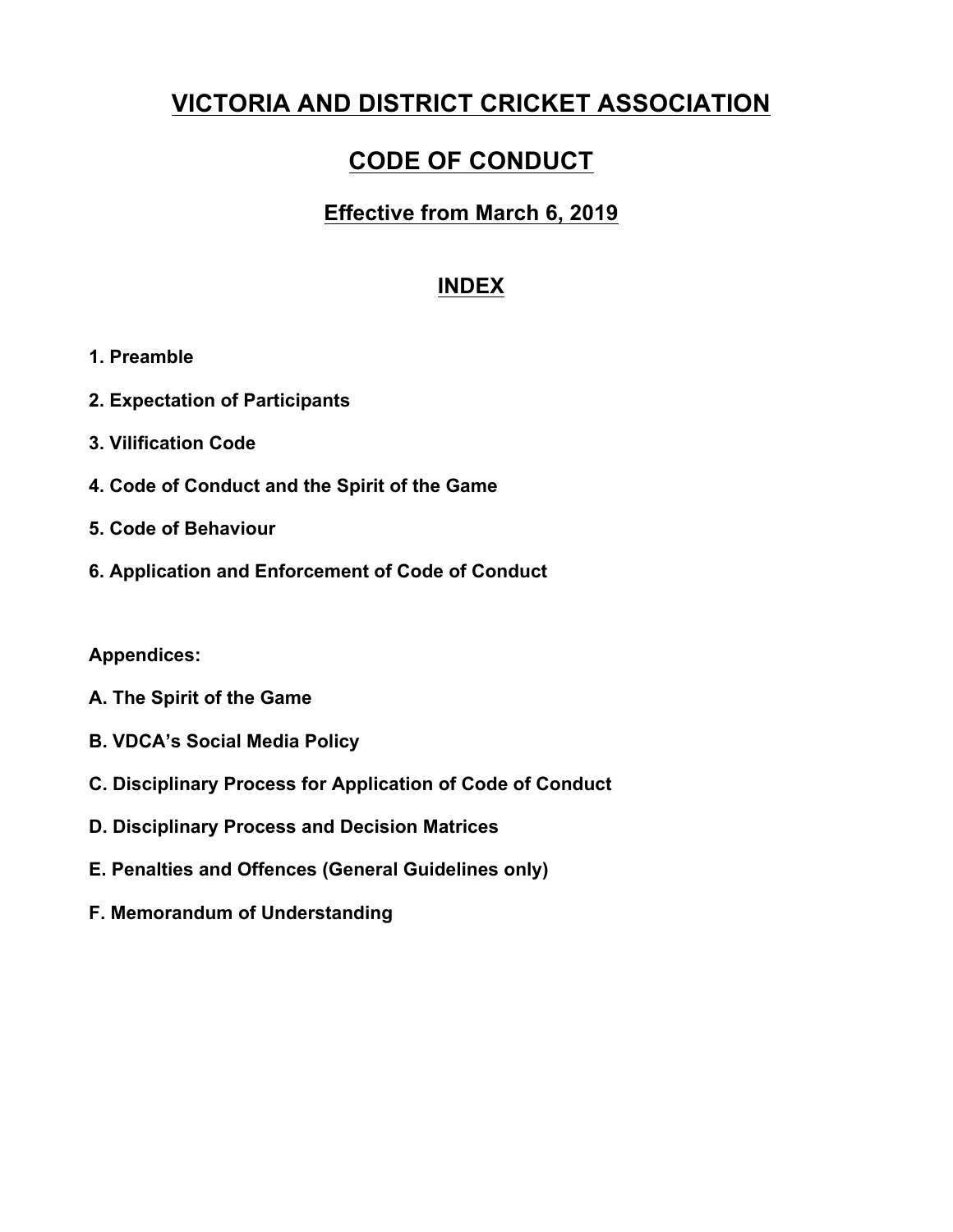## **1. Preamble**

All players, supporters, spectators and officials participating at any 'event' under the jurisdiction or auspices of the Victoria and District Cricket Association (VDCA) or its affiliates, whether the event is at a field of play or away from it, shall be bound by and required to comply with all the provisions of this Code of Conduct of the VDCA and of the Spirit of the Game as set out in the current Laws of Cricket.

For this Code of Conduct and for the guidelines documented within this Code, the 'course of play' and 'match' shall include preparation before play, after play and at the field / park location. 'Match officials' shall include umpires, scorers and match referees. An 'event' shall include meetings and functions.

The lack of knowledge of the existence of this Code of Conduct shall not constitute an excuse for noncompliance.

## **2. Expectation of Participants**

The VDCA has set down the following guidelines for all players, supporters, spectators, and officials at any 'event', as stated in the above preamble.

#### **A. Umpiring Decisions:**

Traditionally, cricket has been the sport to maintain and exhibit the highest levels of conduct and sportsmanship. The continued strength of the sport has relied upon the acceptance of the umpire's decision and the preparedness to play within the "Spirit of the Game", as stated in the Laws of Cricket (**Appendix A**). The umpire's decision is final and should be accepted immediately, whether batting or fielding. A bowler or captain is entitled to ask the umpire why he turned down an appeal, but should accept his / her explanation, if one is given, and immediately play on. The use of offensive language, generally in the form of disparaging and abusive remarks to an umpire or repeatedly questioning an umpire's decision, is not acceptable.

#### **B. Walking:**

Players are expected to walk if they are in no doubt that they have been dismissed fairly, even if there are no League or Club umpires present and the only umpires available are from their own team. Placing pressure on their team-mate, who is acting as umpire, can place doubt in the umpire's mind and lead to unnecessary friction between the two teams.

#### **C. Upon being dismissed:**

The following actions are unacceptable: (a) failing to leave the crease promptly on being given out; (b) banging the bat on the ground on being given out; (c) throwing the bat on returning to the boundary or pavilion or (d) using audible foul language.

#### **D. Control Emotions:**

Playing and participation in the game is for your enjoyment and the enjoyment of the other players and spectators. No verbal or equipment abuse shall be tolerated.

#### **E. Save Time:**

When coming in to bat and between overs, avoid unnecessary conversation. Move back to your bowling mark and fielding positions without delay between deliveries. Pay attention to right-left batting combinations and anticipate changing your field positions accordingly. Play "ready-cricket".

#### **F. Respect Others:**

Treat all players, spectators and property as you would like to be treated yourself. Encourage your team mates and opposition in showing respect to the views of both sides.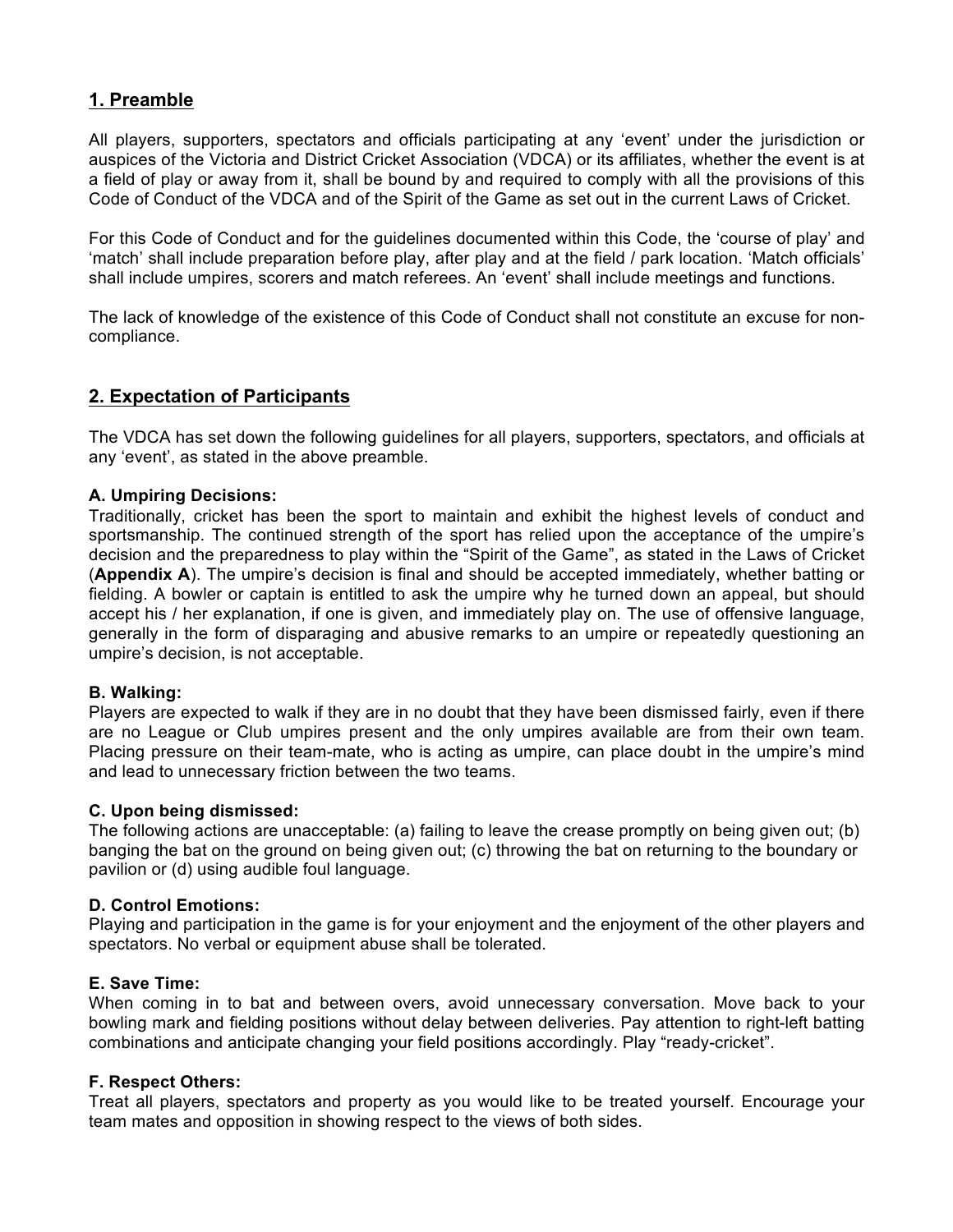## **3. Vilification Code**

No person who is participating in a match under the jurisdiction or auspices of the Victoria and District Cricket Association (VDCA) or its affiliates shall engage in any conduct, act towards or speak to or of any other person in a manner which offends insults, humiliates or vilifies such person on the basis of gender, race, religion, colour, descent or ethnic origin.

The captain of a team shall ensure that the players (including the person acting as 12th man) comply with the VDCA's Vilification Code.

## **4. Code of Conduct and the Spirit of the Game**

- **1** The VDCA is committed to maintaining the highest standards of behaviour and conduct. This Code of Conduct incorporates the Spirit of the Game (**Appendix A**). The Spirit of Cricket applies to all matches played under the jurisdiction of the VDCA and shall be applied to any cricket related activity either on or off the field of play.
- **2** The captains are responsible at all times for ensuring that play is conducted within the Spirit of the Game as well as within the stated Laws of Cricket.
- **3** Players and team officials must at all times accept the umpire's decision. Players must not show dissent at the umpire's decision or react in a provocative or disapproving manner towards an umpire at any time.
- **4** Players and team officials shall not intimidate, assault, or attempt to intimidate or assault an umpire, another player or a spectator.
- **5** Players and team officials shall not use crude and / or abusive language (known as "sledging") nor make offensive gestures or hand signals nor deliberately distract an opponent.
- **6** Players and team officials shall not make abusive comments nor indulge in abusive actions, based on gender, race or religion, against fellow players, officials, members and supporters. Clubs must operate an active open-door membership policy whilst respecting player qualification regulations and welcome players / members irrespective of gender, race or religious origin.
- **7** Players and team officials shall not use or in any way be concerned in the use or distribution of performance enhancing and / or illegal substances.
- **8** Clubs must take adequate steps to ensure the good behaviour of their members and supporters towards umpires, opposing players and their supporters.

## **5. Code of Behaviour**

No person bound by this Code of Conduct shall engage in disorderly conduct or improper behaviour. Disorderly conduct or improper behaviour is defined as, but is not restricted to, the following:

- 1. Assaulting, attempting to assault, or abusing, either verbally or physically, an umpire, player or spectator.
- 2. Disputing, as distinct from questioning, an umpire's decision or reacting in an obviously provocative manner towards an umpire.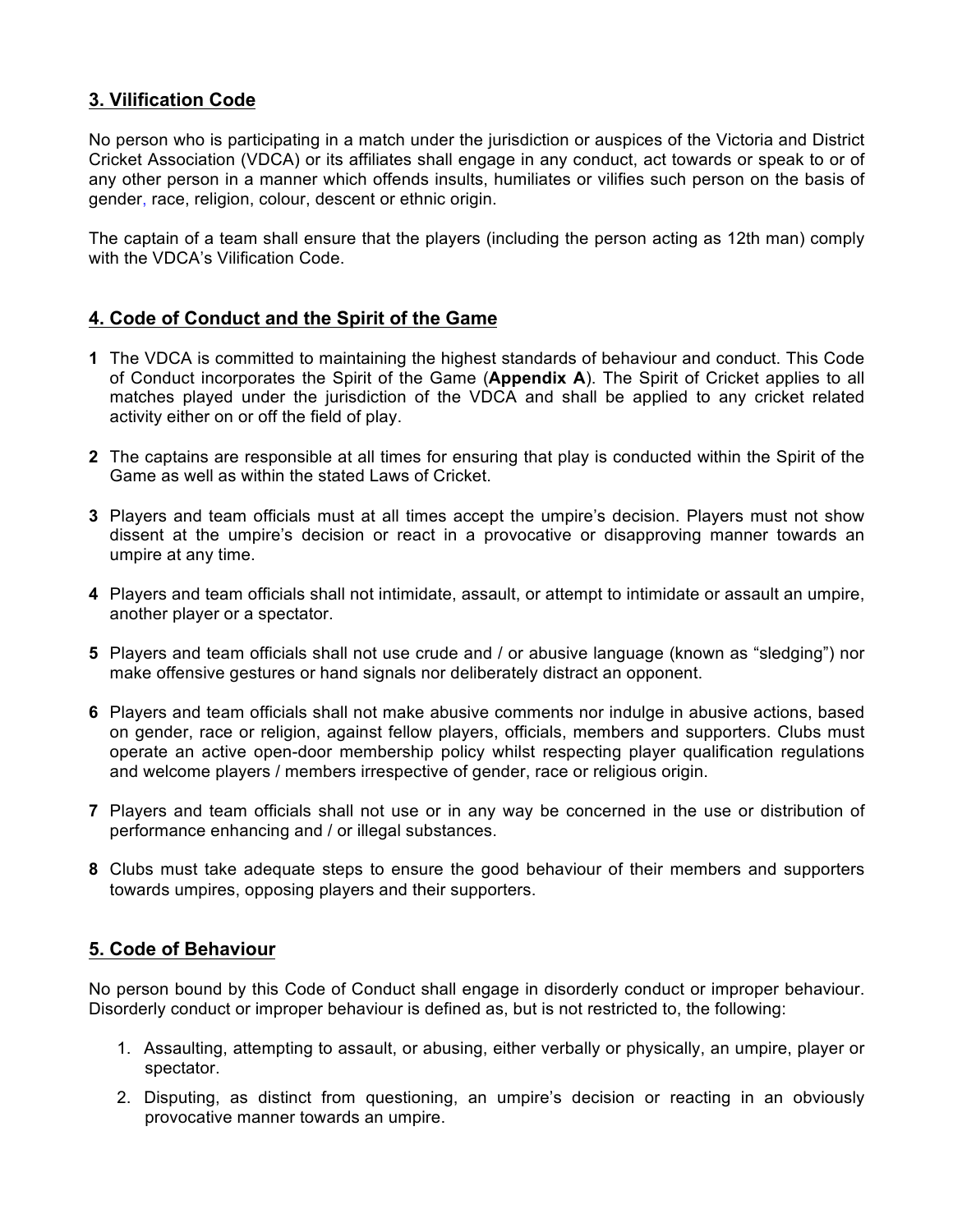- 3. Using crude or abusive language, hand signals or other gestures.
- 4. Engaging in any form of conduct or behaviour detrimental to the Spirit of the Game (**Appendix A**) or improper use of social media as defined in the VDCA's Social Media Policy (**Appendix B**) or likely to bring the game or the VDCA into disrepute.
- 5. Refusing to supply a person's name and / or the VDCA's Player registration ID when required by a captain or official who is lodging a report.
- 6. The captain of a team shall ensure that the players (including the person acting as 12th man) comply with the VDCA's Code of Conduct. The captain of a team is in breach of the Code of Conduct if a player in his / her team engages in disorderly conduct or improper behaviour.

## **6. Application and Enforcement of Code of Conduct**

- (a) The Code of Conduct is applicable to all the games administered by the VDCA, including league and representative games, and any other 'event' under the jurisdiction or auspices of the VDCA either on or off the field of play.
- (b) The VDCA's Disciplinary Process (**Appendices C and D**) shall serve as a guide to the VDCA's Disciplinary Committee in dealing with infractions / breaches of this Code.
- (c) The penalties documented in this Code of Conduct (**Appendix E)** are provided as general guidelines. Subject to the circumstances of each infraction / breach of this Code, the VDCA's Disciplinary Committee may impose penalties which are at variance with the guidelines stated and may impose fines on player or players in addition to or in place of penalties, if so deemed necessary.
- (d) In accordance with the Memorandum of Understanding dated April 7, 2016 (**Appendix F**), suspension penalties shall also apply equally to matches played under the auspices of the West Coast Cricket Organisation (Cricket BC) and / or of the British Columbia Mainland Cricket League (BCMCL) and vice versa.
- (e) Any penalty or suspension applied to a player by the VDCA's Disciplinary Committee shall equally apply to the appointed captain of that team. This also applies to inter-city or composite team captains. Where that player is also the appointed captain of the team, any penalty or suspension shall be doubled.
- (f) No player under probation or suspension shall hold any office in the VDCA until after the end of the probationary or suspension period. A player who is suspended or otherwise placed on probation shall not be permitted to attend or to vote on any proceedings of the VDCA's Executive Committee or any sub-committees nor any meetings of the general body.
- (g) Suspension penalties shall include suspension from all VDCA matches and all VDCA representative matches until the period of suspension is complete. The penalties shall apply to both regular season and playoff matches. Subject to the nature and seriousness of the infraction, the VDCA's Disciplinary Committee shall decide which format or formats of the game to which any suspension penalties shall apply.
- (h) Suspension penalties shall also apply to VDCA registered players who may be selected for inter-city or inter-provincial matches.
- (i) The VDCA's Disciplinary Committee may in addition to, or as an alternative to any of the penalties, impose a period of probation not exceeding two years. Any subsequent offence committed while on probation shall be dealt with more severely. A period of probation can be added to any level of offence and is entirely at the discretion of the VDCA's Disciplinary Committee.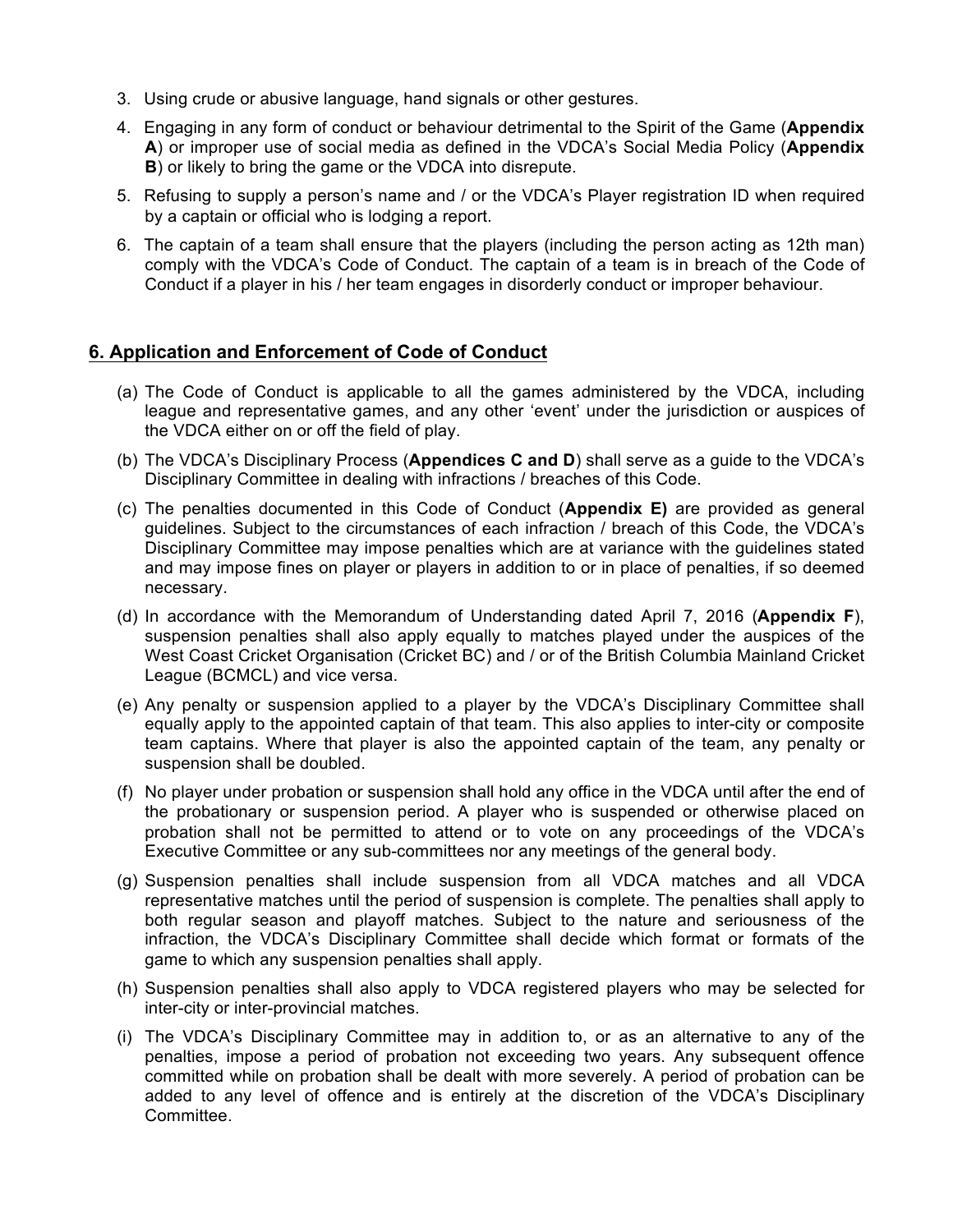- (j) Penalties can be in the form of suspension from games, fines or both. Maximum penalties are intended to be reserved for the worst instance of a breach of the Code or when dealing with repeat offenders.
- (k) The period of suspension shall be specified as a number of games and / or a period of time subject to the nature and seriousness of the infraction. If the suspension is not completed in a given season, the suspension **must** be carried over to the subsequent season(s).
- (l) Unless otherwise stated in a decision of the Disciplinary Committee, the definition of a 'scheduled match' shall be (i) one game of scheduled duration of twenty-one (21) overs or more per side or (ii) two games of scheduled duration of twenty (20) overs or less per side.
- (m)The President of the VDCA shall have the discretion to request that the Chair and/or the Secretary of the VDCA's Disciplinary Committee communicate directly with the representatives of any applicable club and/or individual associated with a reported possible breach of this Code of Conduct in lieu of some or all communications referred to in this Code of Conduct from the Secretary of the VDCA. All such direct communications from the Chair and/or the Secretary of the VDCA's Disciplinary Committee shall be copied to the President and Secretary of the VDCA.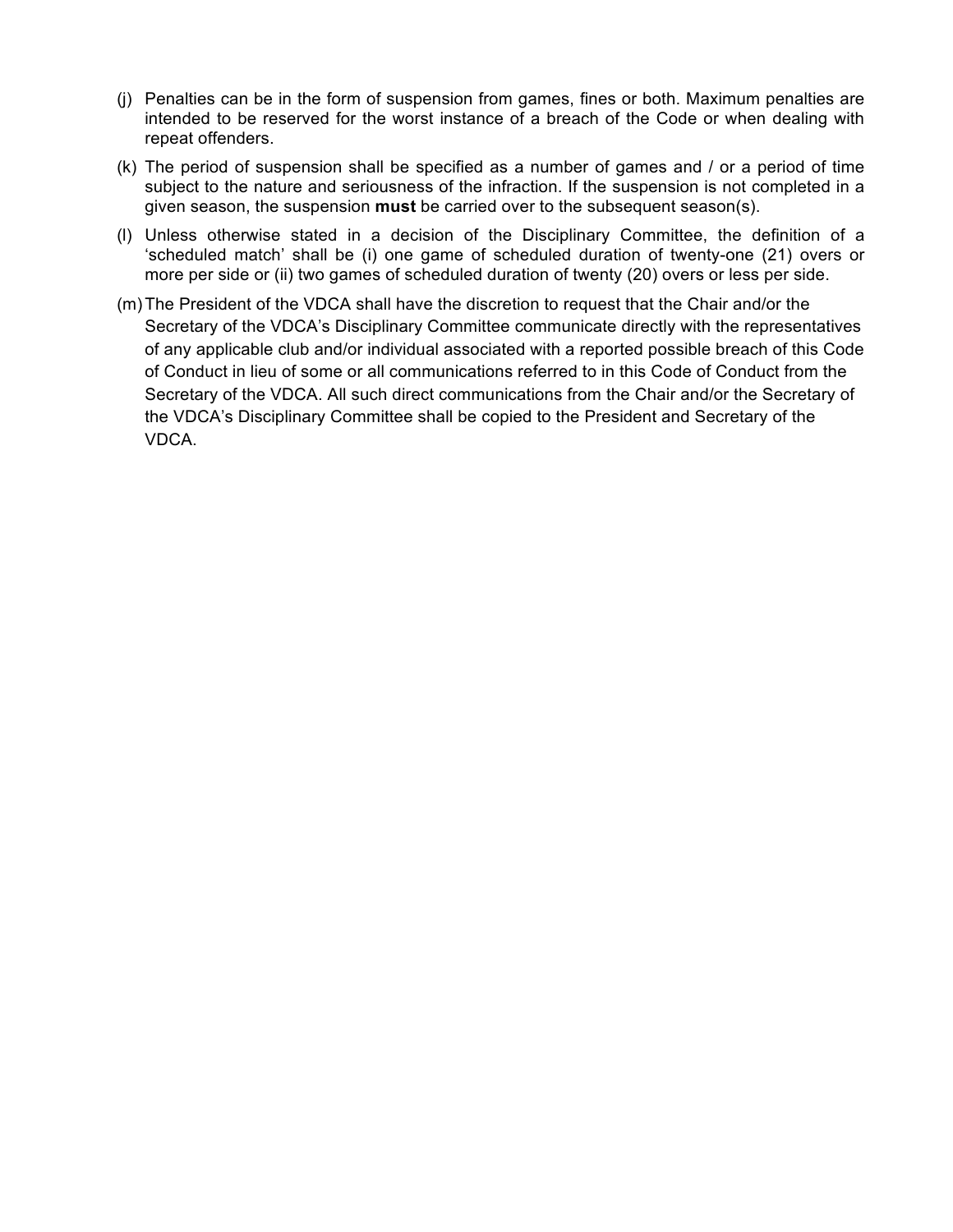## **APPENDIX A – The Spirit of the Game**

Cricket is a game that owes much of its unique appeal to the fact that it should be played not only within its Laws, but also within the Spirit of the Game. Any action which is seen to abuse this Spirit of the Game brings disrespect to the game itself. The major responsibility for ensuring the spirit of fair play rests with the captains.

**1.** The Laws place the responsibility for the team's conduct firmly on the captain.

#### **(a) Responsibility of captains**

The captains are responsible at all times for ensuring that play is conducted within the Spirit of the Game as well as within the Laws.

#### **(b) Player's conduct**

In the event that any player fails to comply with instructions by an umpire, or criticizes by word or action the decisions of an umpire, or shows dissent, or generally behaves in a manner which might bring the game into disrepute, the umpire concerned shall in the first place report the matter to the other umpire and to the player's captain, and instruct the latter to take action.

#### **2. Fair and unfair play**

According to the Laws, the umpires are the sole judges of fair and unfair play. The umpires may intervene at any time and it is the responsibility of the captain to take action where required.

#### **3. The umpires are authorized to intervene in cases of:**

- Time wasting
- Damaging the pitch
- Dangerous or unfair bowling
- Tampering with the ball
- Any other action that they consider to be unfair

### **4. The Spirit of the Game involves RESPECT for:**

- \* Your opponents
- \* Your own captain and team
- \* The role of the umpires
- \* The game's traditional values.

### **5. It is against the Spirit of the Game:**

- To dispute an umpire's decision by word, action or gesture.
- To direct abusive language towards an opponent or umpire.
- To indulge in cheating or any sharp practice, for instance:
	- (a) to appeal knowing that the batsman is not out;
	- (b) to advance towards an umpire in an aggressive manner when appealing;
	- (c) to seek to distract an opponent either verbally or by harassment with persistent clapping or unnecessary noise under the guise of enthusiasm and motivation of one's own side.

### **6. Violence**

There is no place for any act of violence on the field of play.

### **7. Players**

Captains and umpires together set the tone for the conduct of a cricket match. Every player is expected to make an important contribution to this.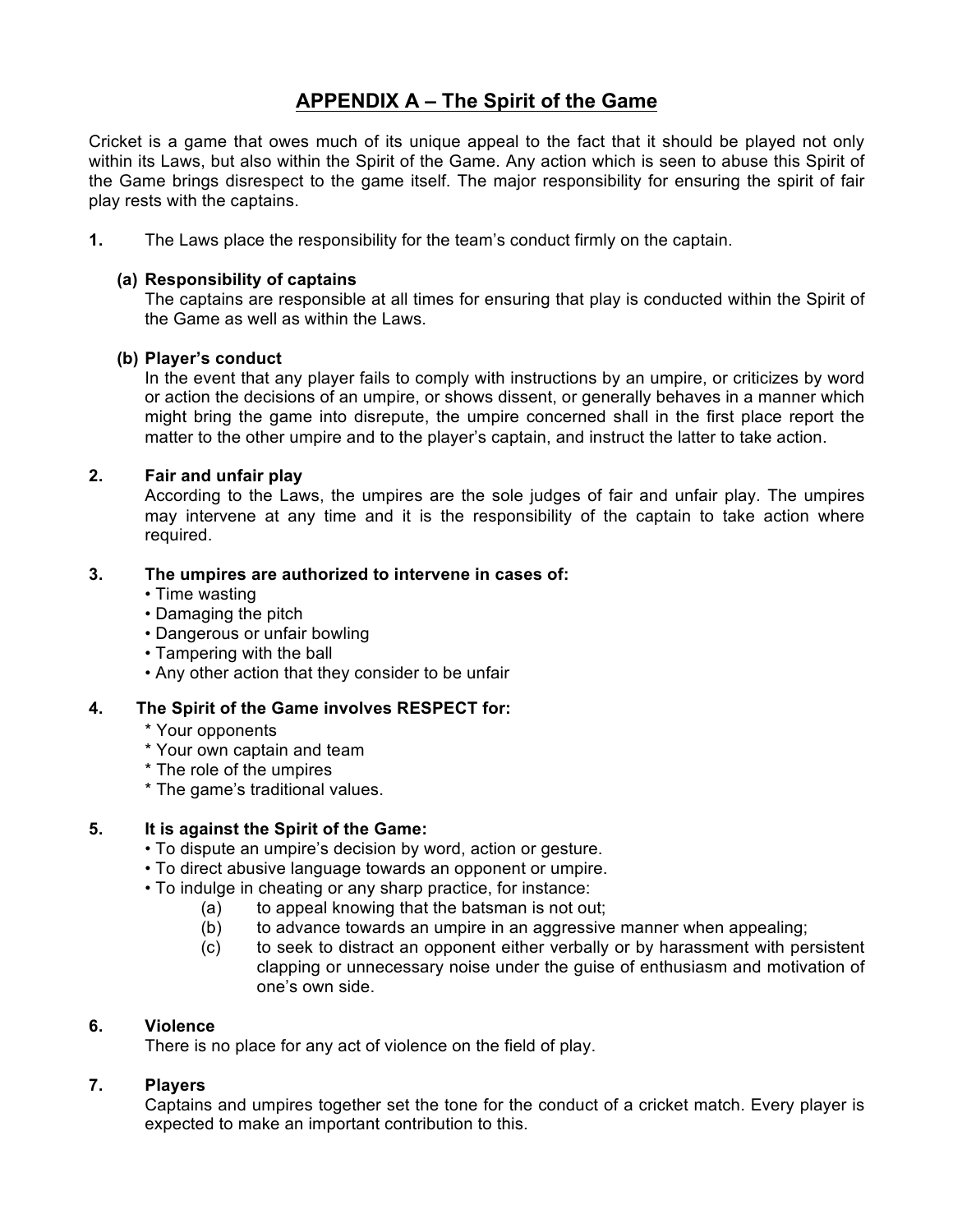# **APPENDIX B - VDCA's Social Media Policy**

The use of social media sites and electronic media including, but not limited to, Facebook, Google, MySpace, Twitter, the VDCA website and email are all forms of public domain communication. As such, users are fully responsible and liable for anything they state or represent on these sites.

The proliferation of information spreads very quickly through status updates, links in friend communications, etc. As such, all members of the VDCA have an important responsibility not to say or communicate anything untoward with respect to all of the VDCA (officials, players, clubs, umpires and committees) and its members or anyone associated with the conduct of playing cricket within the applicable leagues and community, ie the VDCA, the British Columbia Mainland Cricket League (BCMCL) and the West Coast Cricket Organisation (Cricket BC).

Such statements or communications include racist or vilifying comments, bad language, insulting comments, religious connotations or positioning, personal attacks or slander, personal comments relating to family or associated friends within the cricket community.

This behaviour not only reflects badly on the applicable individual and his / her club but brings the entire VDCA into disrepute.

The VDCA shall take very seriously any reported or discovered incidents which breach this policy as relating to social and electronic media communication.

The VDCA shall impose strict penalties on any applicable individual found to have breached this policy with respect to abuse and / or misuse of this form of communication in the public domain.

## **APPENDIX C - Disciplinary Process for Application of Code of Conduct**

#### **Introduction**

- 1. The Executive Committee of the VDCA shall, as soon as possible following each Annual General Meeting of the VDCA, appoint a Chairperson of the VDCA's Disciplinary Committee by a simple majority of the members of the Executive Committee of the VDCA present at that applicable meeting.
- 2. The appointed Chairperson of the VDCA's Disciplinary Committee shall not be a member of the Executive Committee of the VDCA nor have a vote at the Executive Committee of the VDCA. The Chairperson of the VDCA's Disciplinary Committee may attend any meeting of the Executive Committee of the VDCA as an invited guest of the President of the VDCA or the chairperson of that meeting, as deemed applicable.
- 3. The appointed Chairperson of the VDCA's Disciplinary Committee shall select other members of a Disciplinary Committee as and when deemed necessary to do so.
- 4. The Disciplinary Committee shall comprise not less than three (3) persons, including the Chairperson. The composition of this Committee shall otherwise be at the total discretion of the Chairperson and may vary from time to time. Such persons selected to sit on this Committee shall not be named in any report of misconduct or alleged breach of the VDCA's Code of Conduct to be considered by that Committee nor represent the applicable member club(s) of those concerned in any report of misconduct or alleged breach to be considered by that Committee.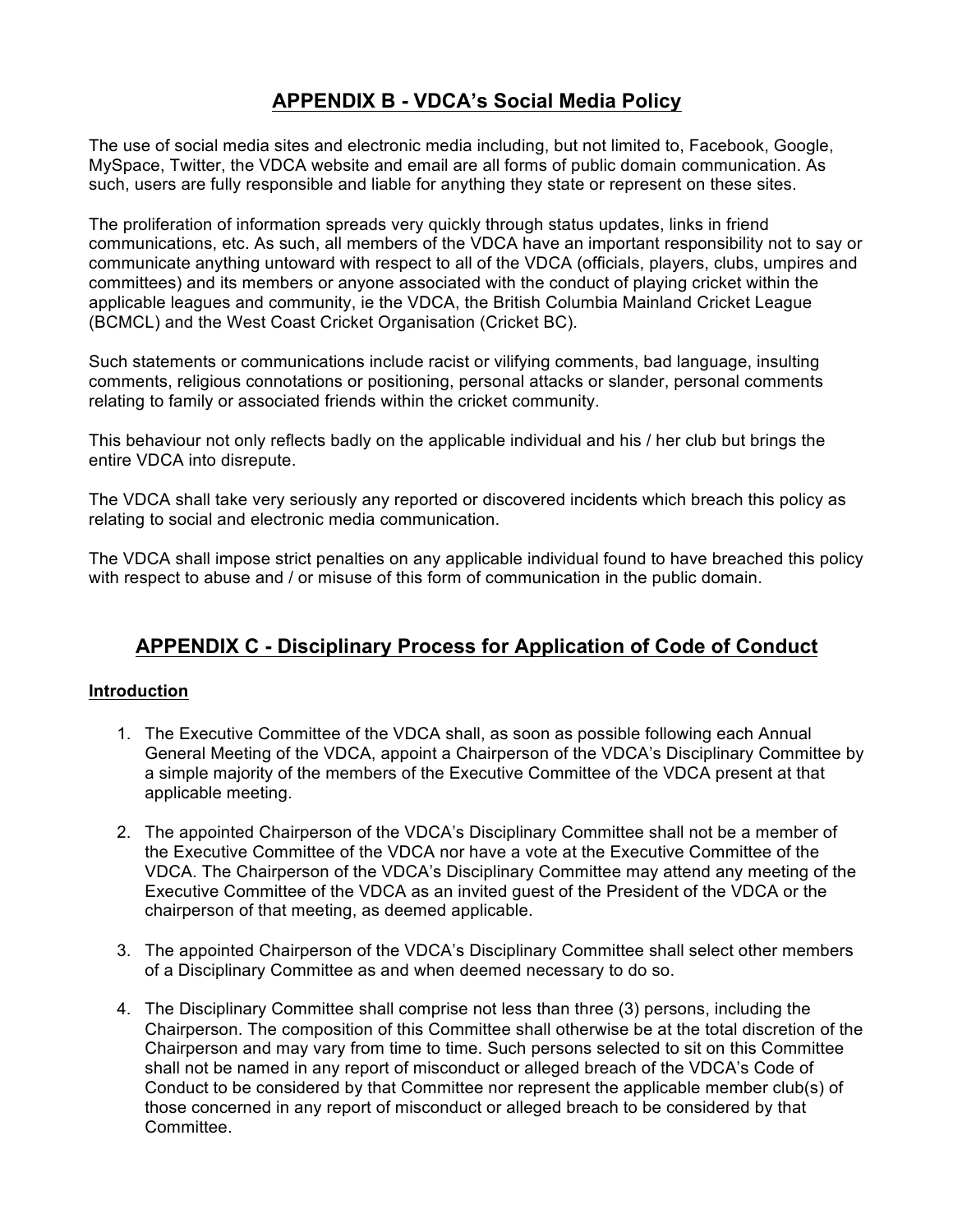- 5. All member clubs and individual members of the VDCA shall have the right to file reports of possible breaches of the VDCA's Code of Conduct. In addition, all members of the Vancouver Island Society of Cricket Umpires and Scorers (VISCUS) shall have the same right to report possible breaches. Such a 'reporting' person may either be playing in / officiating at the applicable 'event' when the alleged breach occurred or may be a spectator at such an 'event'. Any possible breach of the VDCA's Code of Conduct can also be reported by use of the completed match report for that applicable match.
- 6. Where the VDCA is notified by the West Coast Cricket Organisation (Cricket BC) or by the British Columbia Mainland Cricket League (BCMCL) of decisions of the Disciplinary Committees of either of these organizations, the Secretary of the VDCA shall **as soon as possible** advise all member clubs of the VDCA of these decisions in accordance with the Memorandum of Understanding dated April 7, 2016 (**Appendix F**).
- 7. Any reference to days in this document refers to calendar days of the year.

### **Disciplinary Process – Stage 1**

- 8. Any alleged breach of the VDCA's Code of Conduct must be reported in writing to the Secretary of the VDCA **within a maximum of four (4) days** of the completion of the applicable 'event' in which the alleged breach has occurred.
- 9. The Secretary of the VDCA shall, on receipt, furnish a copy of any reported alleged breach of the Code of Conduct to the appointed Chairperson of the VDCA's Disciplinary Committee and to the appointed VDCA representative of the member club(s) whose member(s) is / are the individual(s) for whom the report of misconduct has been lodged. Such individual(s) shall include the team captain where applicable to the alleged breach of the Code of Conduct.
- 10. The applicable member club(s) shall provide, to the Secretary of the VDCA and to the appointed Chairperson of the VDCA's Disciplinary Committee, a written reply to the report **within a maximum of seven (7) days** following receipt of the report of an alleged breach of the Code of Conduct.
- 11. Following receipt of all the requested written replies from the applicable member club(s) or after the specified deadline for receipt of such replies has elapsed, the Chairperson of the VDCA's Disciplinary Committee shall review the information available and may deem that the alleged breach of the VDCA's Code of Conduct shall not require consideration by a Disciplinary Committee and that no further actions are required.
- 12. Accordingly, the Chairperson shall report this decision in writing to the Secretary of the VDCA and to the member club(s) concerned.

#### **Disciplinary Process – Stage 2**

13. Following receipt of all the requested written replies from the applicable member club(s) or after the specified deadline for receipt of these replies has elapsed, the Chairperson of the VDCA's Disciplinary Committee shall review the information available and may deem that the alleged breach of the VDCA's Code of Conduct shall require further consideration by a Disciplinary Committee.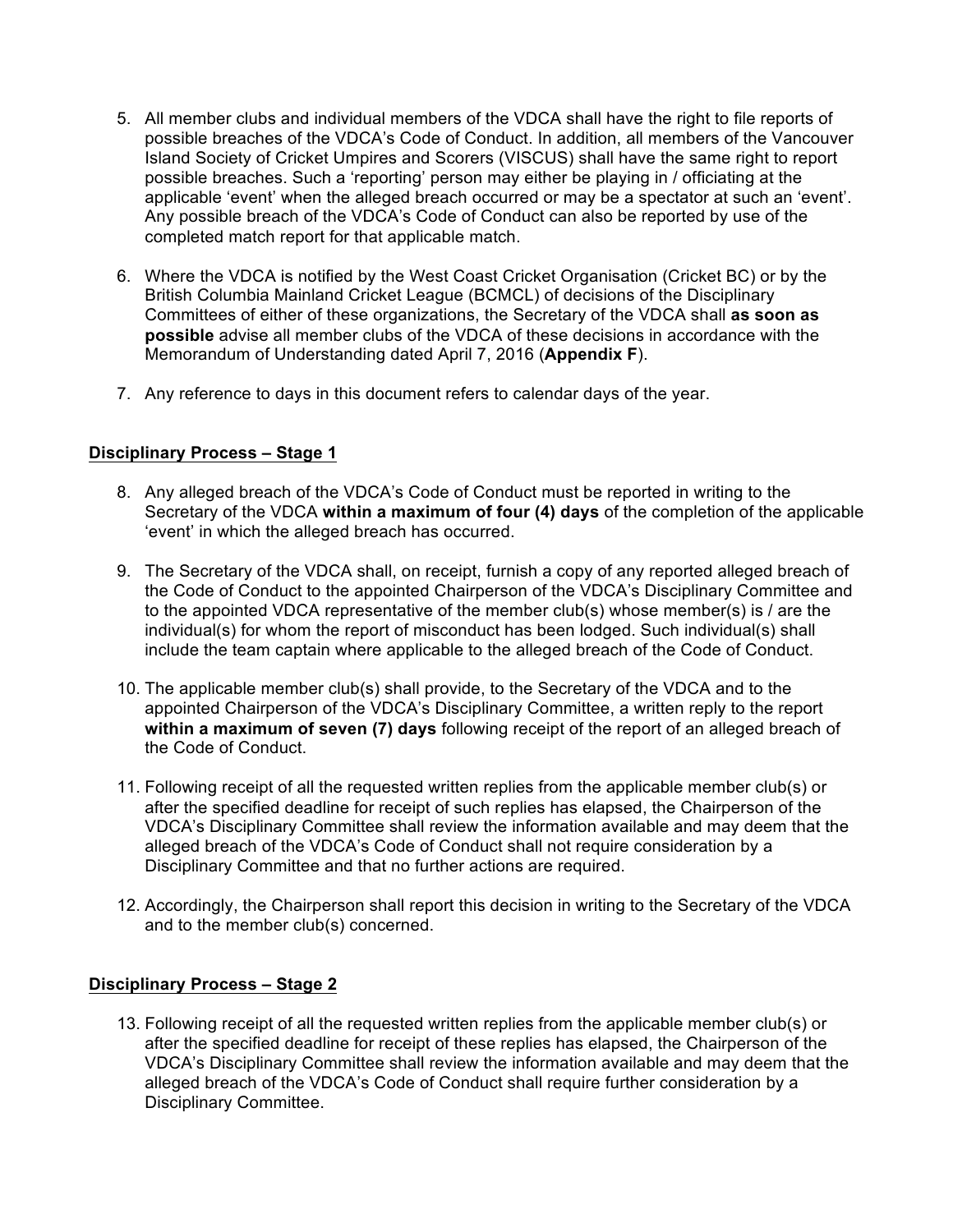- 14. Accordingly, the Chairperson shall select a Disciplinary Committee as defined previously in this Process. In addition, the Chairperson may select a person to act as the 'non-voting' Secretary to this Disciplinary Committee.
- 15. The Disciplinary Committee shall meet **within a maximum of fourteen (14) days** following receipt of the final of the written replies from the applicable member club(s) or after the specified deadline for the receipt of such replies has elapsed.
- 16. The member club(s) concerned in such an alleged breach of the VDCA's Code of Conduct shall be advised of the date, time and location of the meeting of the Disciplinary Committee by the Chairperson of the Disciplinary Committee or by the non-voting Secretary to the Disciplinary Committee.
- 17. Each person against whom the allegations have been made can be accompanied at this meeting by their team captain or a representative of their club. If the person accused of breaching the Code of Conduct is the team captain then that person can invite a representative of their club to attend. The Disciplinary Committee shall meet with each individual separately.
- 18. The invitation to the applicable Disciplinary Committee meeting shall request that all attendees provide, at the start of the meeting, verified proof of full name(s) (family and given) and of date(s) of birth in order to correctly identify the applicable individual(s). Such identification documentation shall normally be in the form of a Government issued ID, such as a passport, driving license or citizenship card.
- 19. A copy of this invitation shall also be sent to the Secretary of the VDCA for information purposes.
- 20. If the person being accused of a breach of the VDCA's Code of Conduct is unable to attend the specified date, time or location of the applicable Disciplinary Committee meeting then the member club(s) concerned must advise of this fact in writing to the Chairperson or to the nonvoting Secretary of the Disciplinary Committee **within a maximum of three (3) days** from the date of issue of the meeting invitation. The member club(s) concerned must outline the reasons for declining this invitation and propose other possible suitable dates, times or locations for attendance at the Disciplinary Committee meeting.
- 21. If the Chairperson of the Disciplinary Committee considers the reasons given to be genuine and reasonable, the member club(s) concerned shall be advised in writing by the Chairperson of the Disciplinary Committee or by the non-voting Secretary to the Disciplinary Committee of the revised date, time and location of the meeting of the Disciplinary Committee.
- 22. The revised invitation to the applicable Disciplinary Committee meeting shall also advise that this rescheduled meeting shall proceed on the date and at the time and location specified regardless of the attendance or otherwise of any invited individual(s).
- 23. A copy of this revised invitation shall also be sent to the Secretary of the VDCA for information purposes.
- 24. At the start of the Disciplinary Committee meeting, the Chairperson shall seek confirmation of the identities of the invited attendees and seek confirmation that all invited attendees have read and understood the VDCA's Code of Conduct.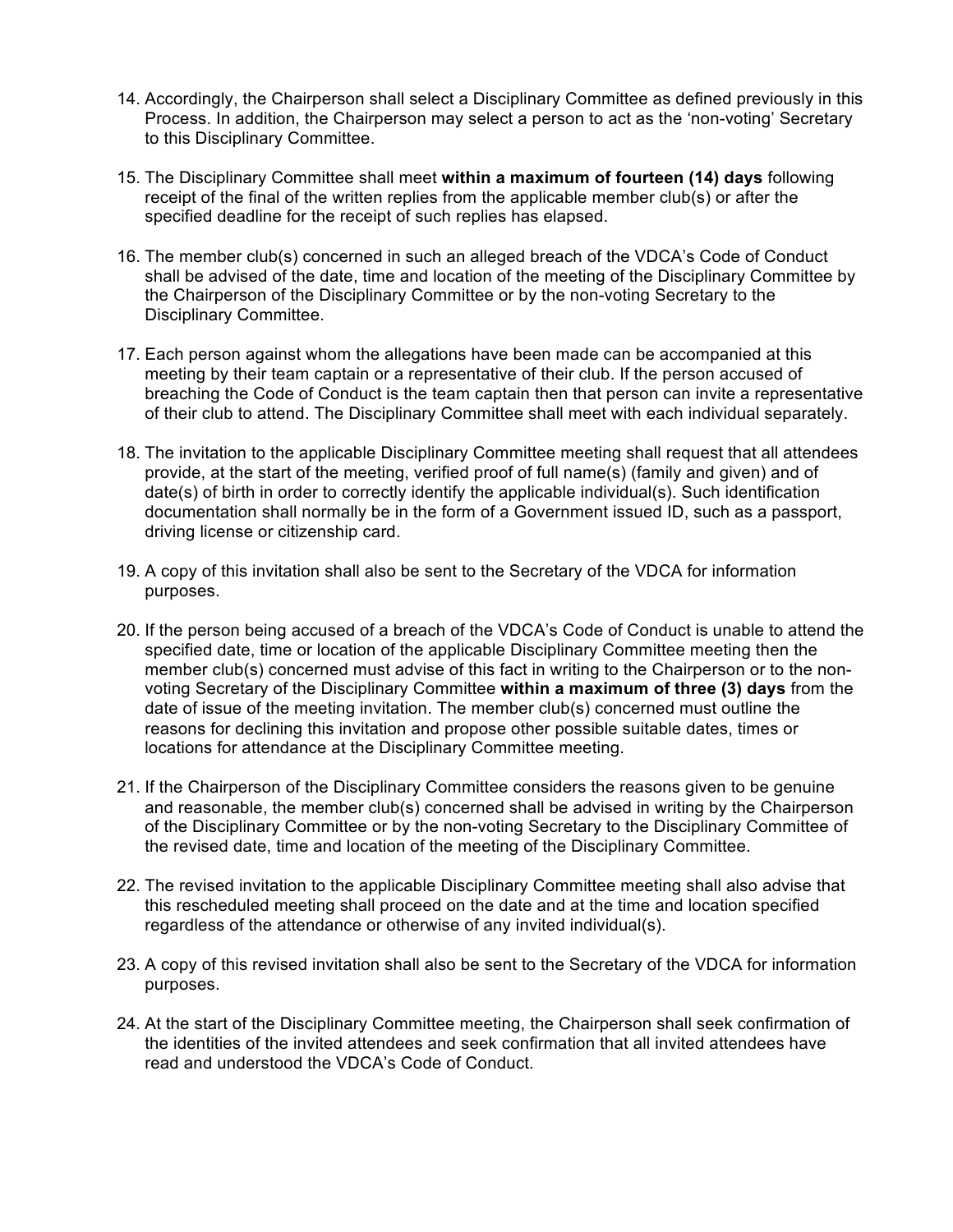- 25. At the meeting of the Disciplinary Committee, the appointed Chairperson and the selected Committee members shall review the applicable documentation and hear, as appropriate, verbal submissions from the individual(s) attending.
- 26. **Within a maximum of four (4) days** of completion of this Disciplinary Committee meeting, the Chairperson or the non-voting Secretary to the Disciplinary Committee shall notify in writing to the Secretary of the VDCA and to the applicable member club(s) concerned of the decision(s) of the Disciplinary Committee; the reasoning behind the decision(s) and any possible sanction(s) to be applied.
- 27. Any possible sanction applied by the Disciplinary Committee becomes effective on the date of issue of this notification by the Disciplinary Committee.
- 28. On receipt of the decision(s) of the Disciplinary Committee, the Secretary of the VDCA shall advise in writing and **within a maximum of four (4) days**, the decision(s) of the Disciplinary Committee to the elected officials of the VDCA; to all member clubs of the VDCA and to the Secretary of the Vancouver Island Society of Cricket Umpires and Scorers (VISCUS).
- 29. Where the VDCA's Disciplinary Committee has decided on the imposition of any fine(s) on the applicable individual(s) and / or the applicable member club(s) concerned, such fines shall be payable to the Treasurer of the VDCA, **within a maximum of 30 (thirty) days,** from the date of issue of the notification of the decision(s) of the Disciplinary Committee by the Secretary of the VDCA.
- 30. Where any sanctions have been applied, the Secretary of the VDCA shall also advise, in writing and **within a maximum of four (4) days** following completion of the timescales stated in the Appeals Process documented below, the decision(s) of the VDCA's Disciplinary Committee to the Secretary of the West Coast Cricket Organisation (Cricket BC) and to the Secretary of the British Columbia Mainland Cricket League (BCMCL) in accordance with the Memorandum of Understanding dated April 7, 2016 (**Appendix F**).
- 31. The Secretary of the VDCA shall ensure that decision(s) of the VDCA's Disciplinary Committee are added to the applicable section of the VDCA website.
- 32. Any reported alleged breach or non-compliance (in part or in full) of the decision(s) of the VDCA's Disciplinary Committee shall automatically be referred to the Chairperson of the VDCA's Disciplinary Committee for review in line with the Processes documented in this Code of Conduct.

### **Review Process – New Information**

- 33. Following the issue of the decision(s) of the Disciplinary Committee and **within a maximum of seven (7) days**, new or additional information with regard to the applicable breach of the VDCA's Code of Conduct may be supplied in writing to the Chairperson of the VDCA's Disciplinary Committee.
- 34. In order to be acceptable, such new or additional information must be substantive and relevant to the decisions made by the Chairperson of the VDCA's Disciplinary Committee and / or the applicable Disciplinary Committee and shall not have been known or available at the time of the review of the originally submitted documentation of the alleged breach of the VDCA's Code of Conduct.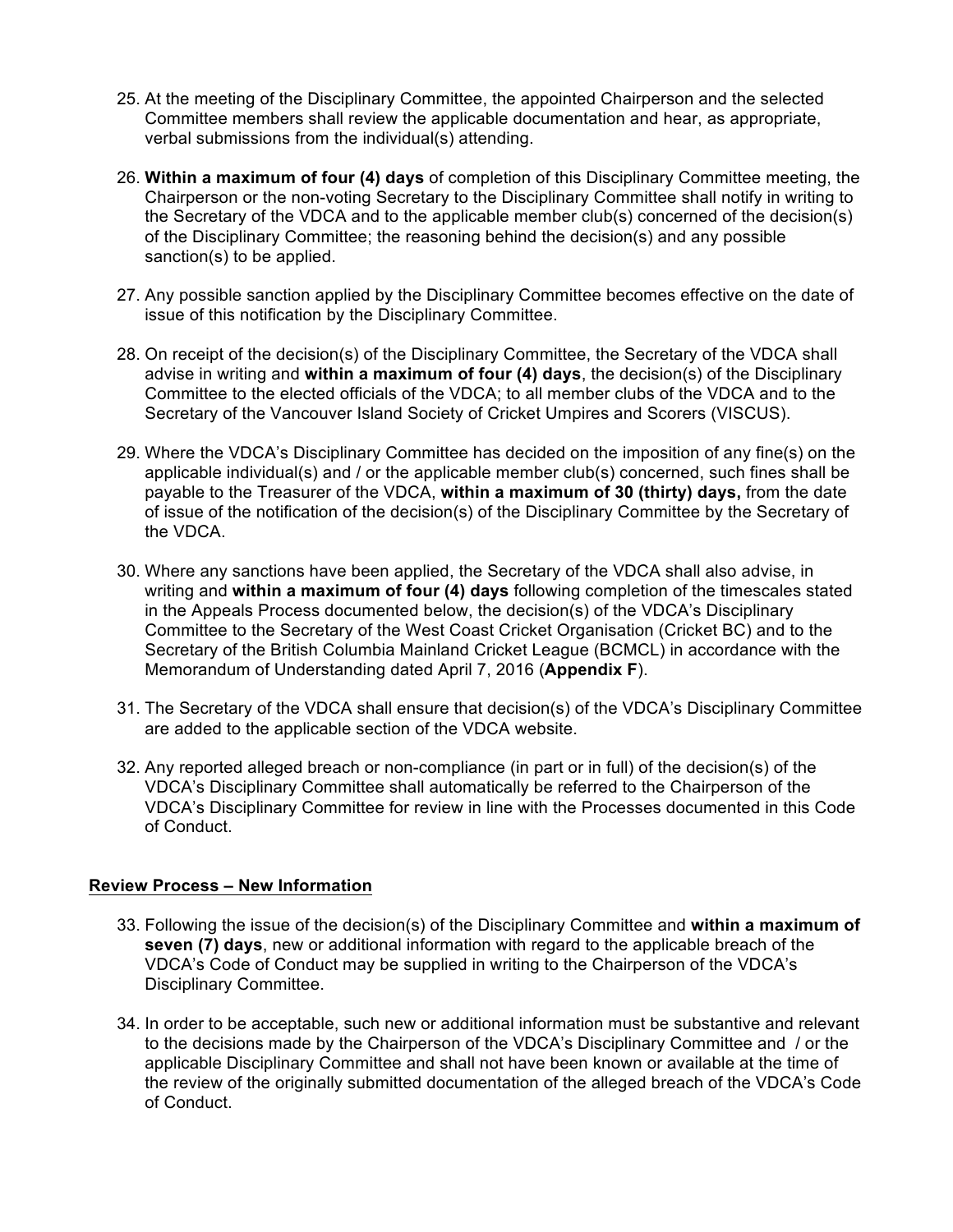- 35. On receipt of this new or additional information, the Chairperson of the Disciplinary Committee may decide, as he / she sees fit, to review his / her previous decision(s) and / or reconvene a meeting of the selected Disciplinary Committee to review this new information and the previous decision(s) of the Disciplinary Committee, as applicable.
- 36. The timetable and tasks for this 'Review Process' shall be as documented above for the Disciplinary Process – Stage 1 & Stage 2.

#### **Appeals Process**

- 37. Should any member club or individual member of the VDCA wish to appeal a decision of the Chairperson of the VDCA's Disciplinary Committee or a decision of the full Disciplinary Committee, they must do so **within a maximum of seven (7) days** of the notification of the applicable decision(s) to the member club(s).
- 38. For such appeals to be valid, the appeal must be submitted in writing to the Secretary of the VDCA and specify the grounds upon which the appeal is based and be accompanied with payment to the applicable appeal fee for each decision being appealed.
- 39. **The applicable fee payable to the VDCA for each decision being appealed shall be one hundred dollars (\$100.00).** At the discretion of the VDCA's Executive Committee, such amount may be returned to the appropriate party after the completion of the Appeals Process.
- 40. Where an appeal is lodged, the sanction(s) applied in the decision(s) of the VDCA's Disciplinary Committee under appeal shall remain in force until completion of the Appeals Process.
- 41. The VDCA's Appeals Committee shall be appointed by the President of the VDCA and shall comprise not less than three (3) members of the VDCA's Executive Committee (which may include the President). No member of the Appeals Committee shall have been named in any report for the decision(s) under appeal nor have served on the applicable Disciplinary Committee nor have represented any of the clubs concerned in the decision(s) under appeal.
- 42. The VDCA's Appeals Committee shall, **within a maximum of four (4) days** from the date of appointment**,** set a date, time and location for this Appeals Committee to meet. Accoordingly, the member club(s) concerned in such an appeal shall be advised of the date, time and location of this meeting by the Secretary of the VDCA.
- 43. Such a meeting of the Appeals Committee shall be held **within a maximum of fourteen (14) days** following receipt by the Secretary of the VDCA of the written appeal and receipt of the payment of the applicable appeal fee(s), whichever is the latter.
- 44. Each person appealing the decision of the Chairperson of the VDCA's Disciplinary Committee or the decision of the full Disciplinary Committee can be accompanied at this Appeals Committee meeting by their team captain or a representative of their club. If that person is the team captain then that individual can invite a representative of their club to attend. The Appeals Committee shall meet with each individual separately.
- 45. If the person appealing the decision is unable to attend the specified date, time or location of the applicable Appeals Committee meeting then the member club(s) concerned must advise of this fact in writing to the Secretary of the VDCA **within a maximum of three (3) days** from the date of issue of the meeting invitation.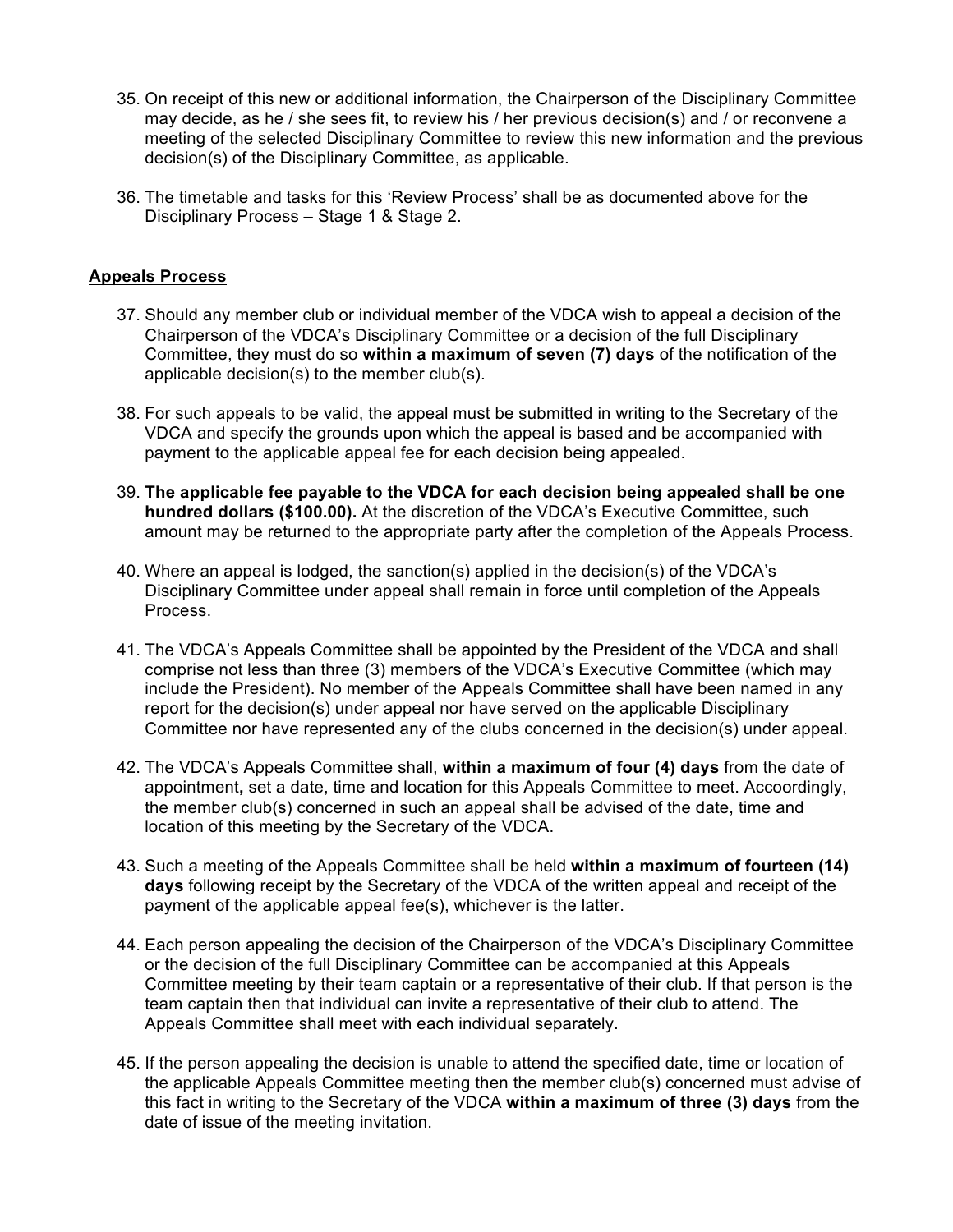- 46. The member club(s) concerned must outline the reasons for declining this invitation and propose other possible suitable dates, times or locations for attendance at the Appeals Committee meeting.
- 47. If the President of the VDCA considers the reasons given to be genuine and reasonable, the member club(s) concerned shall be advised in writing by the Secretary of the VDCA of the revised date, time and location of the meeting of the Appeals Committee.
- 48. The revised invitation to the Appeals Committee meeting shall also advise that this rescheduled meeting shall proceed on the date and at the time and location specified regardless of the attendance or otherwise of any invited individual(s).
- 49. At the meeting of the Appeals Committee, the appointed Committee members shall review the applicable documentation and hear, if applicable, verbal appeal submissions from the individual(s) attending.
- 50. Such verbal appeal submissions shall only be permitted for new information applicable to this appeal and must be substantive and relevant to the decisions made by the Chairperson of the VDCA's Disciplinary Committee and / or the applicable Disciplinary Committee and shall not have been known or available at the time of the review of the originally submitted documentation of the alleged breach of the VDCA's Code of Conduct.
- 51. **Within a maximum of four (4) days** of completion of this Appeals Committee meeting, the Appeals Committee shall notify in writing the Secretary of the VDCA and the applicable member club(s) concerned of the decision of the Appeals Committee; the reasoning behind such a decision and any possible sanction(s) to be applied. Such possible sanction(s) can be greater than that previously notified by the applicable Disciplinary Committee.
- 52. Any possible sanction(s) applied by the Appeals Committee becomes effective on the date of issue of this notification by the Appeals Committee.
- 53. The decision of the Appeals Committee shall be final.
- 54. On receipt of the decision(s) of the Appeals Committee, the Secretary of the VDCA shall advise in writing and **within a maximum of four (4) days**, the decision(s) of the Appeals Committee to the elected officials of the VDCA; to all member clubs of the VDCA and to the Secretary of the Vancouver Island Society of Cricket Umpires and Scorers (VISCUS).
- 55. Where the VDCA's Appeals Committee has decided on the imposition of any fine(s) on the applicable individual(s) and / or the applicable member club(s) concerned, such fines shall be payable to the Treasurer of the VDCA, **within a maximum of 30 (thirty) days,** from of the date of issue of the notification of the decision(s) of the Appeals Committee by the Secretary of the VDCA.
- 56. Where any sanction(s) has been applied, the Secretary of the VDCA shall also advise, in writing and **within a maximum of four (4) days**, the decision(s) of the Appeals Committee to the Secretary of the West Coast Cricket Organisation (Cricket BC) and to the Secretary of the British Columbia Mainland Cricket League (BCMCL) in accordance with the Memorandum of Understanding dated April 7, 2016 (**Appendix F**).
- 57. The Secretary of the VDCA shall ensure that these decision(s) of the Appeals Committee are added to the applicable section of the VDCA website.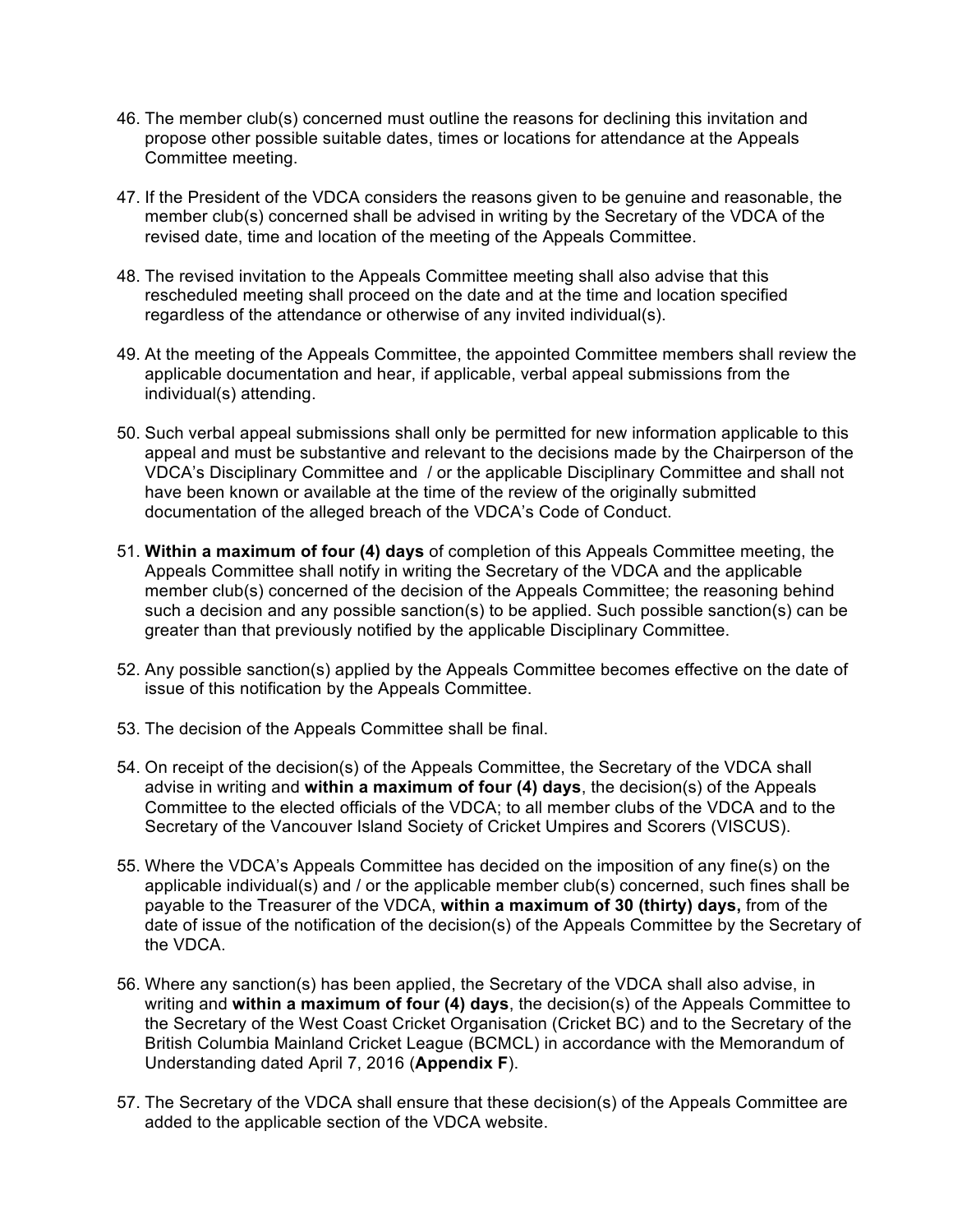58. Any reported alleged breach or non-compliance (in part or in full) of the decision(s) of the VDCA's Appeals Committee shall automatically be referred to the Chairperson of the VDCA's Disciplinary Committee for review in line with the Processes documented in this Code of Conduct.

## **APPENDIX D – Disciplinary Process and Decision Matrices**



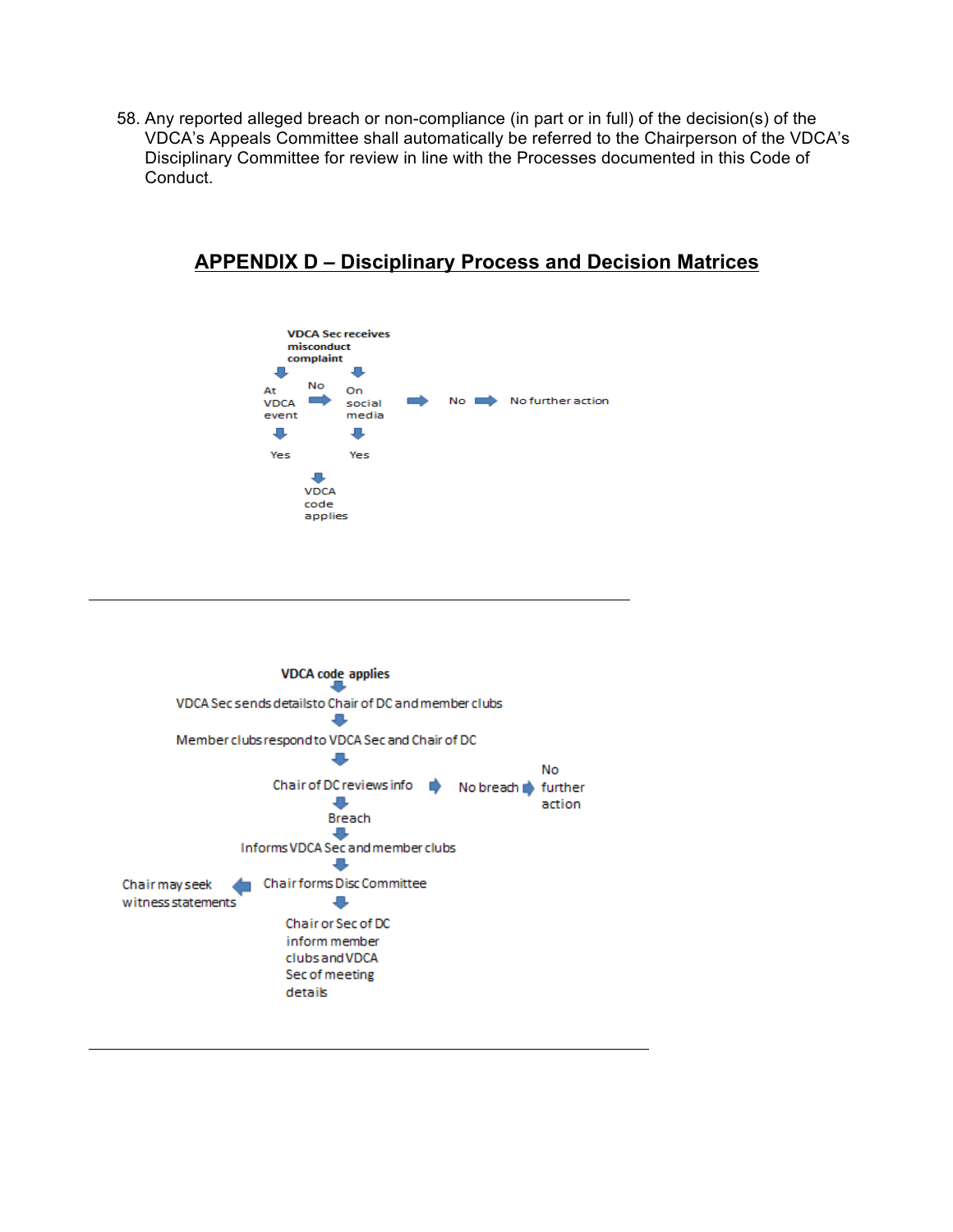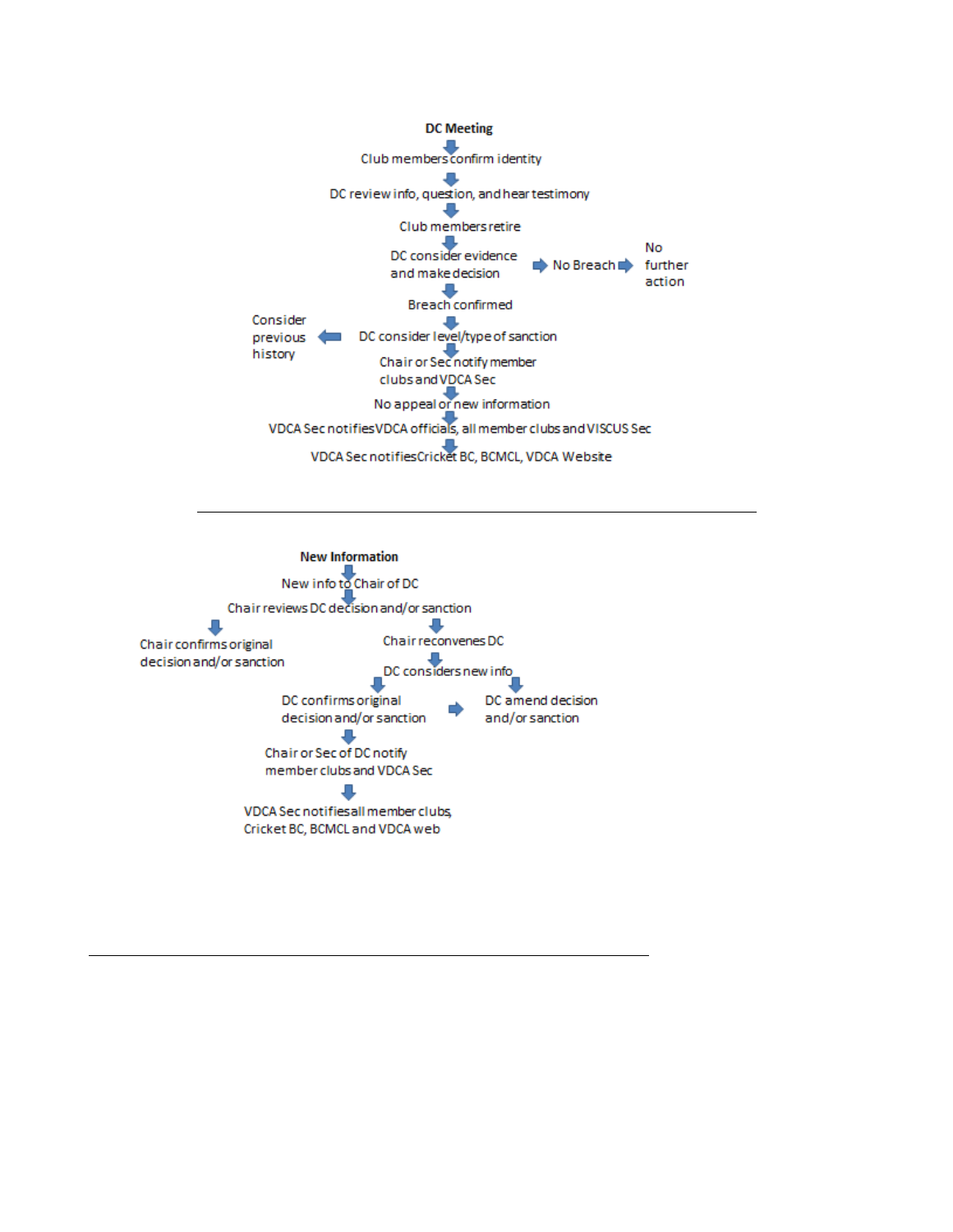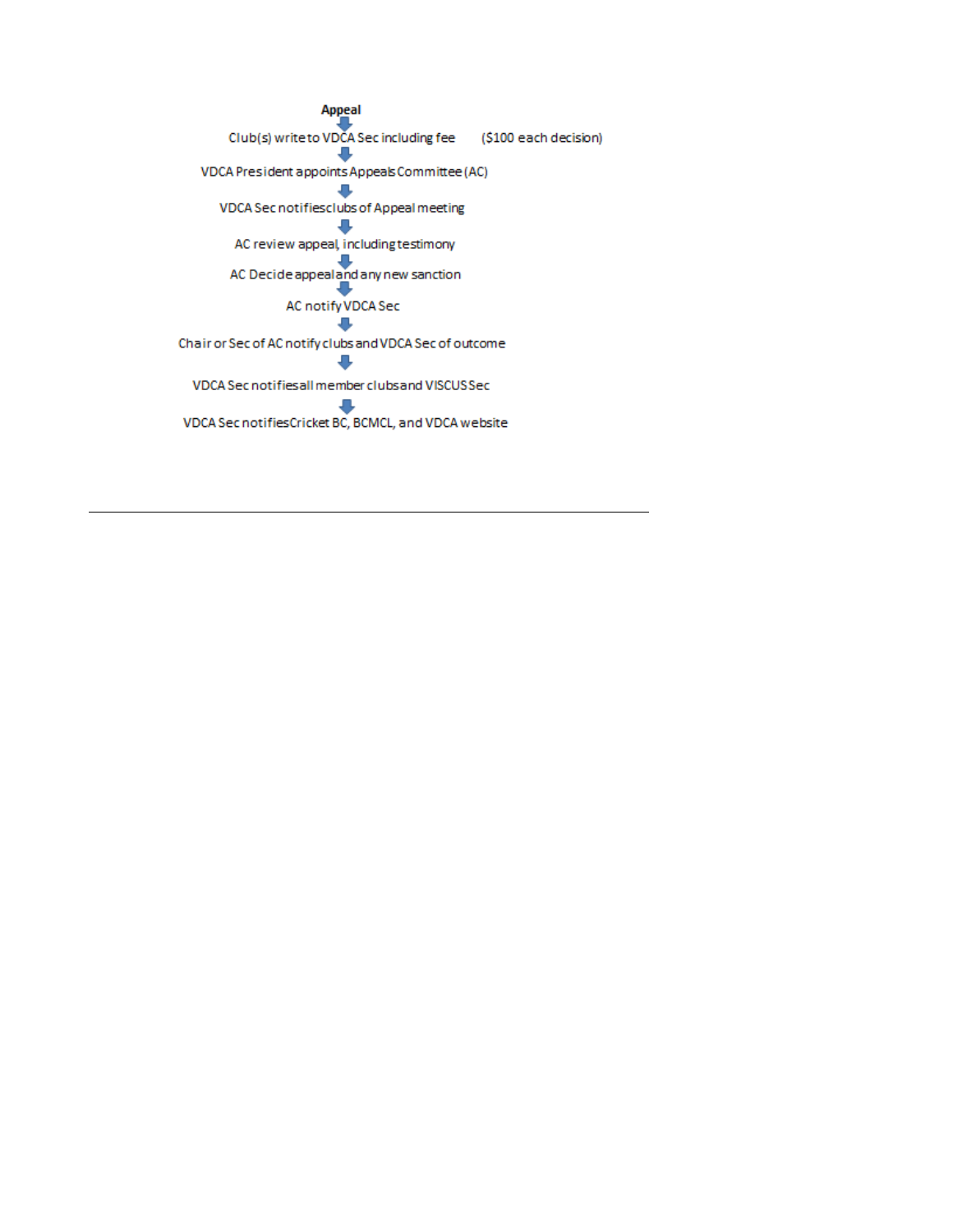## **APPENDIX E – Penalties and Offences (General Guidelines only)**

#### **Level 1 Penalty provision**

Level 1 penalties shall range from an official reprimand and / or a 1 game suspension.

The 'expiry date' for a Level 1 Penalty shall be 2 years from the date of the applicable notification of the decision by the VDCA's Disciplinary Committee.

For repeat offenders, the Level of Penalty for the latest offence shall be the aggregate of the applicable new and previous non-expired Levels of offence to a maximum of Level 4. Notwithstanding, previous expired offences shall be taken into account when deciding penalties.

A previous offence shall be for any event under the jurisdiction or auspices of the West Coast Cricket Organisation (Cricket BC) including cricket associations affiliated directly or indirectly to Cricket BC, including the VDCA.

|     | No. Offence                                                                                                  | <b>General Explanation</b>                                                                                                                                                                                                                                                                                                                                                                                                                                                              |  |
|-----|--------------------------------------------------------------------------------------------------------------|-----------------------------------------------------------------------------------------------------------------------------------------------------------------------------------------------------------------------------------------------------------------------------------------------------------------------------------------------------------------------------------------------------------------------------------------------------------------------------------------|--|
| 1.1 | Abuse of cricket equipment or<br>clothing, ground equipment or<br>fixtures and fittings.                     | This offence shall include all actions outside the course<br>of normal cricket actions such as hitting or kicking the<br>wickets and actions which intentionally or negligently<br>result in damage to advertising boards, boundary<br>fences, or any part of, or contents of, any building or<br>structure at the ground.                                                                                                                                                              |  |
| 1.2 | Show dissent at an umpire's<br>decision by action or verbal<br>abuse.                                        | This offence shall include excessive and obvious<br>$\bullet$<br>disappointment with an umpire's decision or with an<br>umpire making the decision and obvious delay in<br>resuming play or leaving the wicket.<br>This offence shall not prohibit the bowler involved in<br>$\bullet$<br>the decision or a team captain from asking an<br>umpire to provide an explanation for a decision, or<br>the captain from commenting on the umpires'<br>performance in his / her match report. |  |
| 1.3 | Use any language that is<br>obscene, offensive or insulting<br>and / or the making of an<br>obscene gesture. | This offence shall include swearing and offensive<br>gestures which are not directed at another person<br>such as swearing in frustration at one's own poor<br>play or fortune.<br>The extent to which such behaviour is likely to give<br>offence shall be taken into account when assessing<br>the seriousness of the offence.                                                                                                                                                        |  |

### **Level 1 Offences**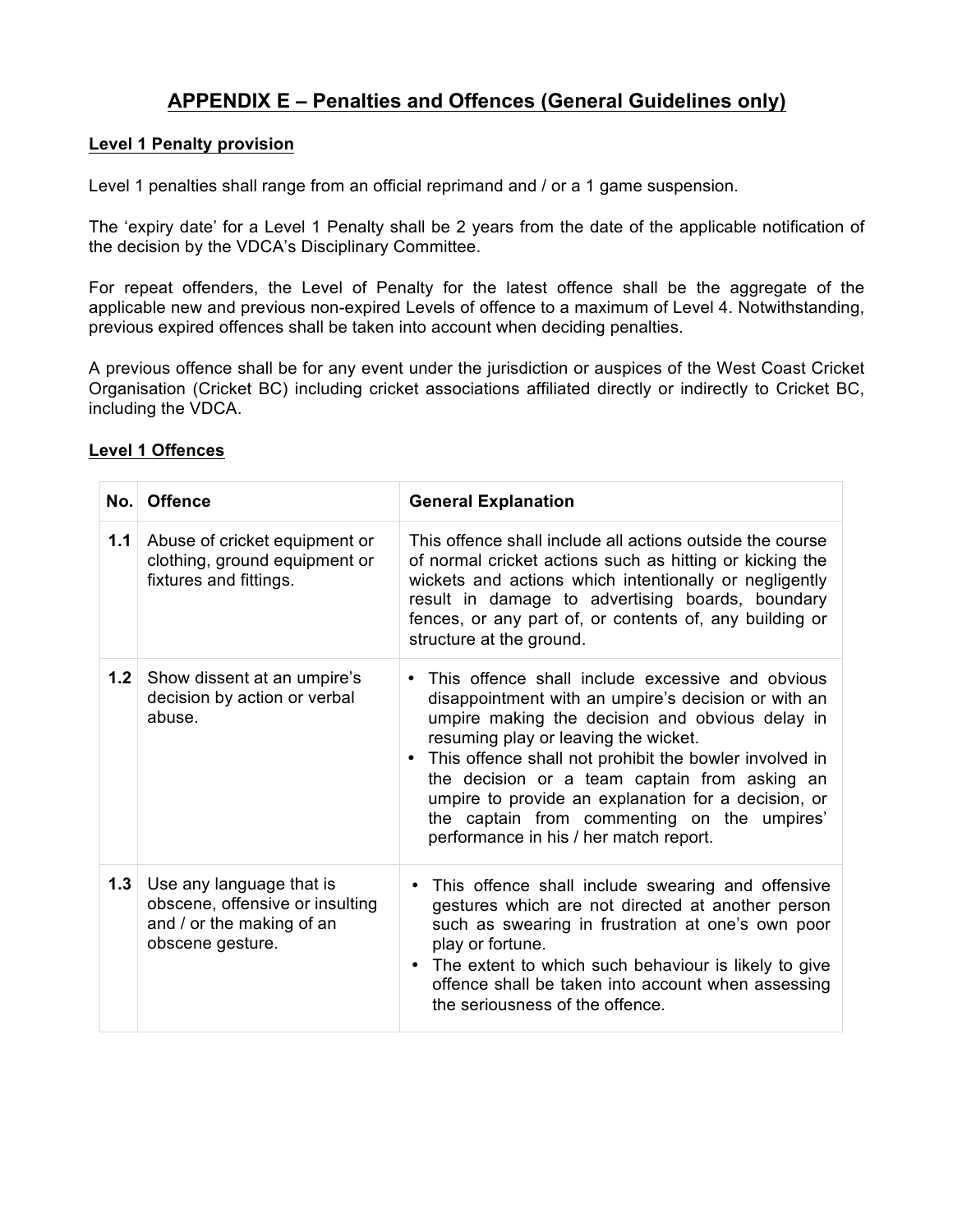| 1.4 | Engaging in excessive<br>appealing and / or advancing<br>towards an umpire in an<br>aggressive manner when<br>appealing.                                                    | Excessive shall mean repeated appealing when the<br>bowler / fielder knows the batsman is not out, with the<br>intention of placing the umpire under pressure. It is not<br>intended to prevent loud or enthusiastic appealing.<br>However, this offence shall include the practice of<br>celebrating or assuming a dismissal before the decision<br>has been given. |
|-----|-----------------------------------------------------------------------------------------------------------------------------------------------------------------------------|----------------------------------------------------------------------------------------------------------------------------------------------------------------------------------------------------------------------------------------------------------------------------------------------------------------------------------------------------------------------|
| 1.5 | Point or gesture towards the<br>pavilion in an aggressive<br>manner, or behave<br>aggressively or derisively<br>towards either batsman, upon<br>the dismissal of a batsman. | This offence shall include charging or running up to the<br>batsman and getting "in his / her face".                                                                                                                                                                                                                                                                 |

## **Level 2 Penalty provision**

Level 2 penalties shall range from a 1 game suspension to a 3 game suspension.

The 'expiry date' for a Level 2 Penalty shall be 2 years from the date of the applicable notification of the decision by the VDCA's Disciplinary Committee.

For repeat offenders, the Level of Penalty for the latest offence shall be the aggregate of the applicable new and previous non-expired Levels of offence to a maximum of Level 4. Notwithstanding, previous expired offences shall be taken into account when deciding penalties.

A previous offence shall be for any event under the jurisdiction or auspices of the West Coast Cricket Organisation (Cricket BC) including cricket associations affiliated directly or indirectly to Cricket BC, including the VDCA.

### **Level 2 Offences**

| No. | <b>Offence</b>                                                                | <b>General Explanation</b>                                                                                                                                                                                                                                                                                                                                                                                                                                                                                                                                                                                     |  |
|-----|-------------------------------------------------------------------------------|----------------------------------------------------------------------------------------------------------------------------------------------------------------------------------------------------------------------------------------------------------------------------------------------------------------------------------------------------------------------------------------------------------------------------------------------------------------------------------------------------------------------------------------------------------------------------------------------------------------|--|
| 2.1 | Show serious dissent at an<br>umpire's decision by action or<br>verbal abuse. | Dissent shall be classified as serious where the<br>$\bullet$<br>dissent is expressed by a specific action such as the<br>shaking of the head, snatching cap from umpire,<br>pointing at pad or inside edge, other displays of<br>anger or any abusive language directed at the<br>umpire or excessive delay in resuming play or<br>leaving the wicket.<br>• This offence shall not prohibit the bowler involved in<br>the decision or a team captain from asking an umpire<br>to provide an explanation for a decision or the<br>captain commenting on the umpires' performance in<br>his / her match report. |  |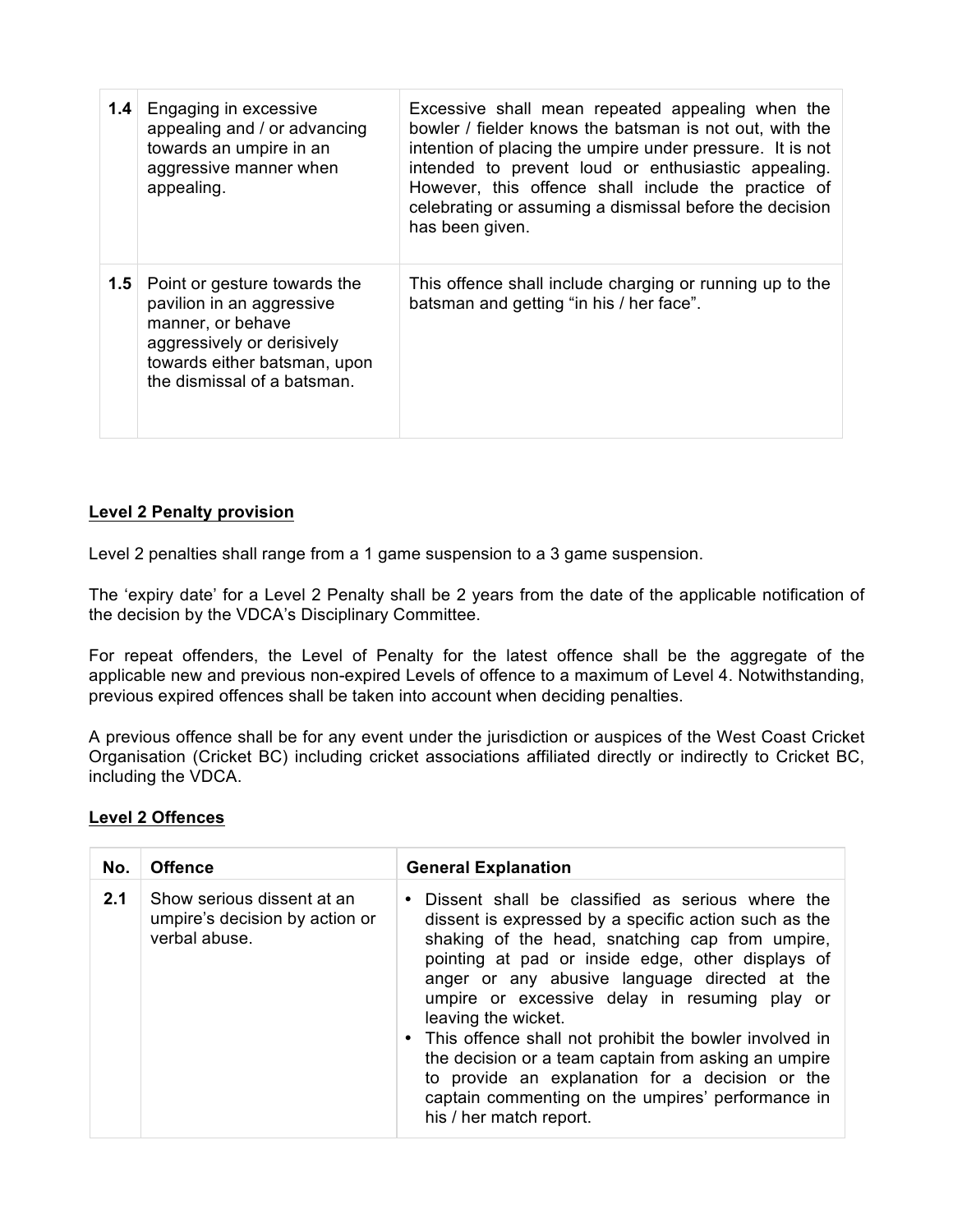| 2.2 | Engage in inappropriate and<br>deliberate physical contact<br>with other players or officials.                                                       | Without limitation, this offence shall be deemed to have<br>been committed if a player deliberately walks or runs<br>into or shoulders another player or match official. |
|-----|------------------------------------------------------------------------------------------------------------------------------------------------------|--------------------------------------------------------------------------------------------------------------------------------------------------------------------------|
| 2.3 | Charge towards the umpire in<br>an aggressive manner when<br>appealing.                                                                              | Self-explanatory.                                                                                                                                                        |
| 2.4 | Throw the ball at or near a<br>player or official in an<br>inappropriate and / or<br>dangerous manner.                                               | This offence shall not prohibit a fielder or bowler from<br>returning the ball to the stumps in the normal fashion.                                                      |
| 2.5 | Use any language that is<br>obscene, offensive or of a<br>seriously insulting nature to<br>another player, match official,<br>official or spectator. | This offence refers to any language or gestures which<br>are directed at another person - see comments under<br>1.3 above in relation to the seriousness of the offence. |
| 2.6 | Public criticism of, or<br>inappropriate comment on a<br>match related incident or match<br>official.                                                | This offence shall include comments made by players<br>or spectators before, during or after a match and<br>includes use of social media.                                |

### **Level 3 Penalty provision**

Penalties for Level 3 offences shall range from a 3 game suspension to a 5 game suspension.

The 'expiry date' for a Level 3 Penalty shall be 3 years from the date of the applicable notification of the decision by the VDCA's Disciplinary Committee.

For repeat offenders, the Level of Penalty for the latest offence shall be the aggregate of the applicable new and previous non-expired Levels of offence to a maximum of Level 4. Notwithstanding, previous expired offences shall be taken into account when deciding penalties.

A previous offence shall be for any event under the jurisdiction or auspices of the West Coast Cricket Organisation (Cricket BC) including cricket associations affiliated directly or indirectly to Cricket BC, including the VDCA.

### **Level 3 Offences**

| No. | <b>Offence</b>                                                                   | <b>General Explanation</b>                                                      |
|-----|----------------------------------------------------------------------------------|---------------------------------------------------------------------------------|
| 3.1 | Intimidate an umpire or match<br>official whether by any<br>language or conduct. | This offence shall include appealing in an aggressive<br>or threatening manner. |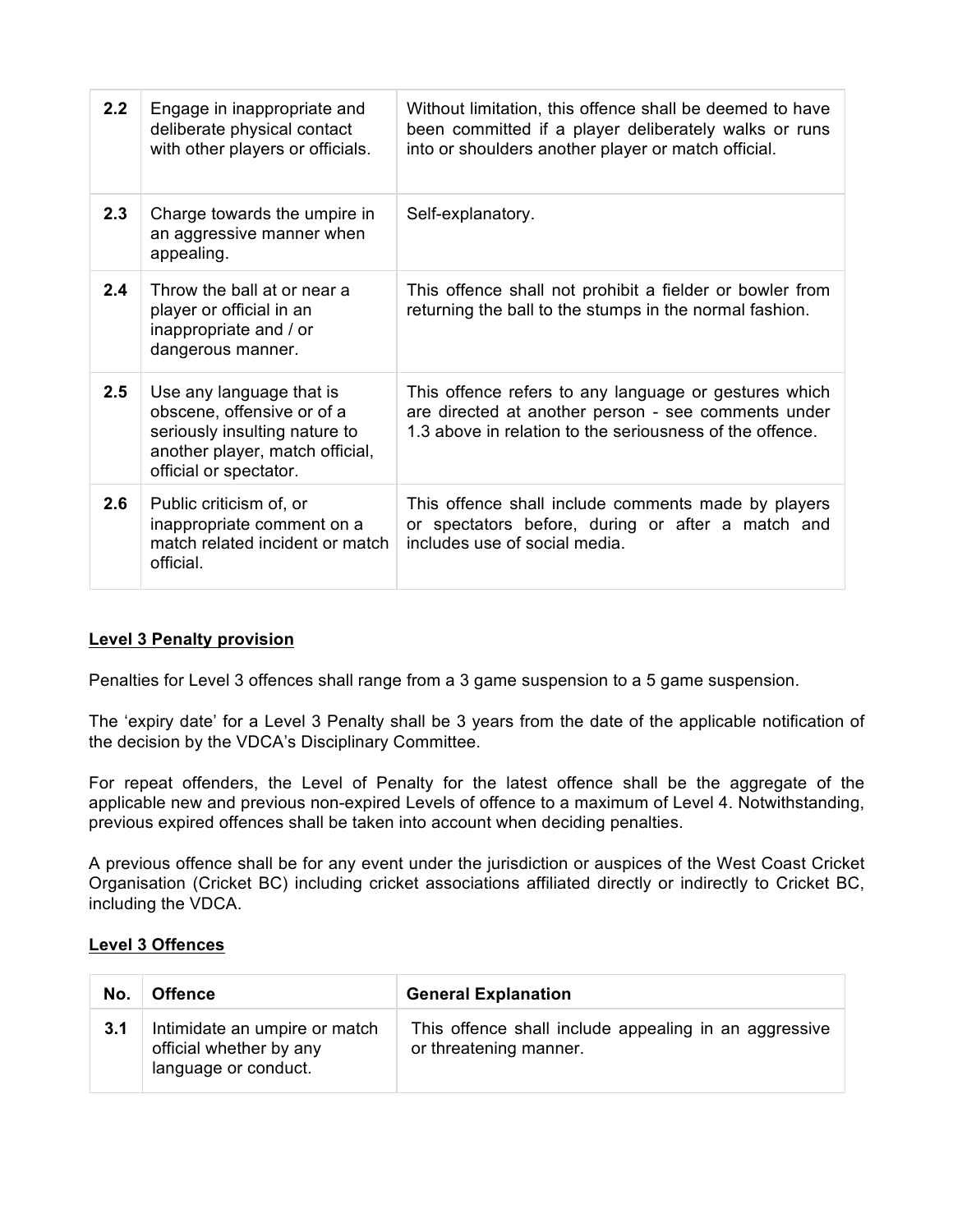| 3.2              | Threaten to assault another<br>player, team official or<br>spectator.                                                                                                                                                                        | Self-explanatory. |
|------------------|----------------------------------------------------------------------------------------------------------------------------------------------------------------------------------------------------------------------------------------------|-------------------|
| 3.3 <sub>1</sub> | Use any language or gestures<br>that offend, insult, humiliate,<br>intimidate, threaten,<br>disparage or vilify another<br>person on the basis of that<br>person's gender, race,<br>religion, colour, descent,<br>national or ethnic origin. | Self-explanatory. |
| 3.4              | Any disorderly conduct or<br>inappropriate behaviour at an<br>event under the jurisdiction or<br>auspices of the VDCA.                                                                                                                       | Self-explanatory. |

### **Level 4 Penalty provision**

Penalties for Level 4 Offences shall range from a 5 game suspension to an indefinite suspension.

There shall be no 'expiry date' for a Level 4 Penalty.

For repeat offenders, the Level of Penalty for the latest offence shall be the aggregate of the applicable new and previous non-expired Levels of offence to a maximum of Level 4. Notwithstanding, previous expired offences shall be taken into account when deciding penalties.

A previous offence shall be for any event under the jurisdiction or auspices of the West Coast Cricket Organisation (Cricket BC) including cricket associations affiliated directly or indirectly to Cricket BC, including the VDCA.

### **Level 4 Offences**

| 4.1 | Threaten to assault an umpire<br>or match official.                                                         | Self-explanatory. |
|-----|-------------------------------------------------------------------------------------------------------------|-------------------|
| 4.2 | Physically assault another<br>player, umpire, match official<br>or spectator.                               | Self-explanatory. |
| 4.3 | Engage in any act of violence<br>on the field of play.                                                      | Self-explanatory. |
| 4.4 | Engage in any act of physical<br>violence at an event under the<br>jurisdiction or auspices of the<br>VDCA. | Self-explanatory. |